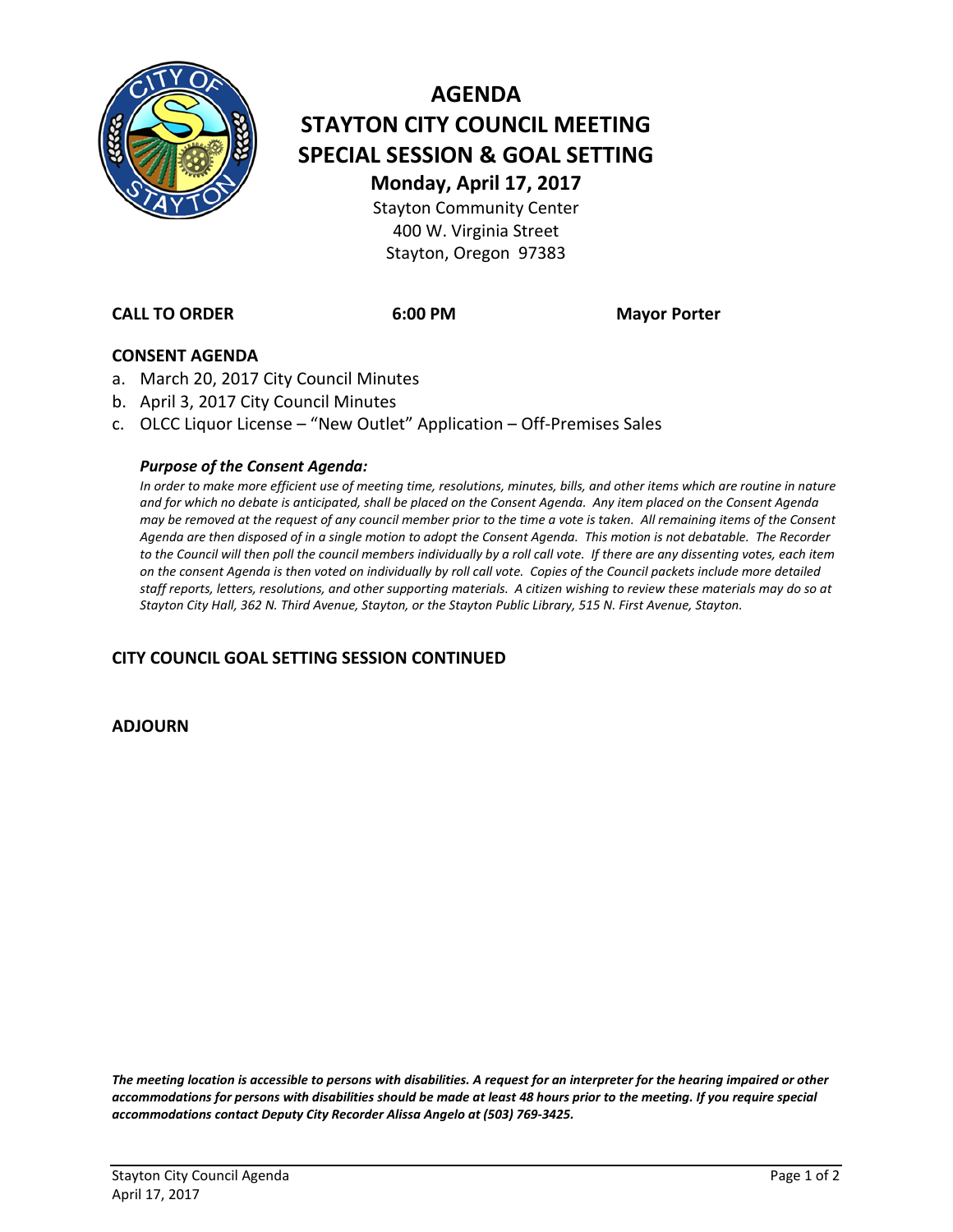## **CALENDAR OF EVENTS**

### **APRIL 2017**

| Monday           | April 17      | <b>City Council Special Session</b><br>and Goal Setting Work Session | 6:00 p.m. | E.G. Siegmund Meeting Room   |
|------------------|---------------|----------------------------------------------------------------------|-----------|------------------------------|
| Wednesday        | April 19      | Library Board                                                        | 6:00 p.m. | E.G. Siegmund Meeting Room   |
| Monday           | April 24      | <b>Planning Commission</b>                                           | 7:00 p.m. | Community Center (north end) |
| Tuesday          | April 25      | <b>Charter Review Committee</b>                                      | 6:00 p.m. | E.G. Siegmund Meeting Room   |
| <b>MAY 2017</b>  |               |                                                                      |           |                              |
| Monday           | May 1         | <b>Budget Committee</b>                                              | 6:00 p.m. | Community Center (north end) |
| Monday           | May 1         | <b>City Council</b>                                                  | Cancelled |                              |
| Tuesday          | May 2         | Parks & Recreation Board                                             | 6:30 p.m. | E.G. Siegmund Meeting Room   |
| Monday           | May 8         | <b>Budget Committee</b>                                              | 6:00 p.m. | Community Center (north end) |
| Monday           | May 9         | <b>Budget Committee</b>                                              | 6:00 p.m. | Community Center (north end) |
| Tuesday          | May 9         | <b>Commissioner's Breakfast</b>                                      | 7:30 a.m. | Covered Bridge Café          |
| Wednesday        | May 10        | <b>Budget Committee</b>                                              | 6:00 p.m. | Community Center (north end) |
| Friday           | <b>May 12</b> | <b>Community Leaders</b>                                             | 7:30 a.m. | Covered Bridge Café          |
| Monday           | <b>May 15</b> | <b>City Council</b>                                                  | 7:00 p.m. | Community Center (north end) |
| Wednesday        | May 17        | Library Board                                                        | 6:00 p.m. | E.G. Siegmund Meeting Room   |
| Monday           | May 29        | CITY OFFICES CLOSED IN OBSERVANCE OF MEMORIAL DAY                    |           |                              |
| Tuesday          | May 30        | <b>Planning Commission</b>                                           | 7:00 p.m. | Community Center (north end) |
| <b>JUNE 2017</b> |               |                                                                      |           |                              |
| Monday           | June 5        | <b>City Council</b>                                                  | 7:00 p.m. | Community Center (north end) |
| Tuesday          | June 6        | Parks & Recreation Board                                             | 6:30 p.m. | E.G. Siegmund Meeting Room   |
| Friday           | June 9        | <b>Community Leaders</b>                                             | 7:30 a.m. | Covered Bridge Café          |
| Tuesday          | June 13       | <b>Commissioner's Breakfast</b>                                      | 7:30 a.m. | Covered Bridge Café          |
| Monday           | June 19       | <b>City Council</b>                                                  | 7:00 p.m. | Community Center (north end) |
| Wednesday        | June 21       | Library Board                                                        | 6:00 p.m. | E.G. Siegmund Meeting Room   |
| Monday           | June 26       | <b>Planning Commission</b>                                           | 7:00 p.m. | Community Center (north end) |
| <b>JULY 2017</b> |               |                                                                      |           |                              |
| Monday           | July 3        | City Council                                                         | Cancelled |                              |
| Tuesday          | July 4        | CITY OFFICES CLOSED IN OBSERVANCE OF FOURTH OF JULY HOLIDAY          |           |                              |
| Wednesday        | July 5        | Parks & Recreation Board                                             | 6:30 p.m. | E.G. Siegmund Meeting Room   |
| Tuesday          | July 11       | Commissioner's Breakfast                                             | 7:30 a.m. | Covered Bridge Café          |
| Friday           | July 14       | <b>Community Leaders</b>                                             | 7:30 a.m. | Covered Bridge Café          |
| Monday           | July 17       | City Council                                                         | 7:00 p.m. | Community Center (north end) |
| Wednesday        | July 19       | Library Board                                                        | 6:00 p.m. | E.G. Siegmund Meeting Room   |
| Monday           | July 31       | <b>Planning Commission</b>                                           | 7:00 p.m. | Community Center (north end) |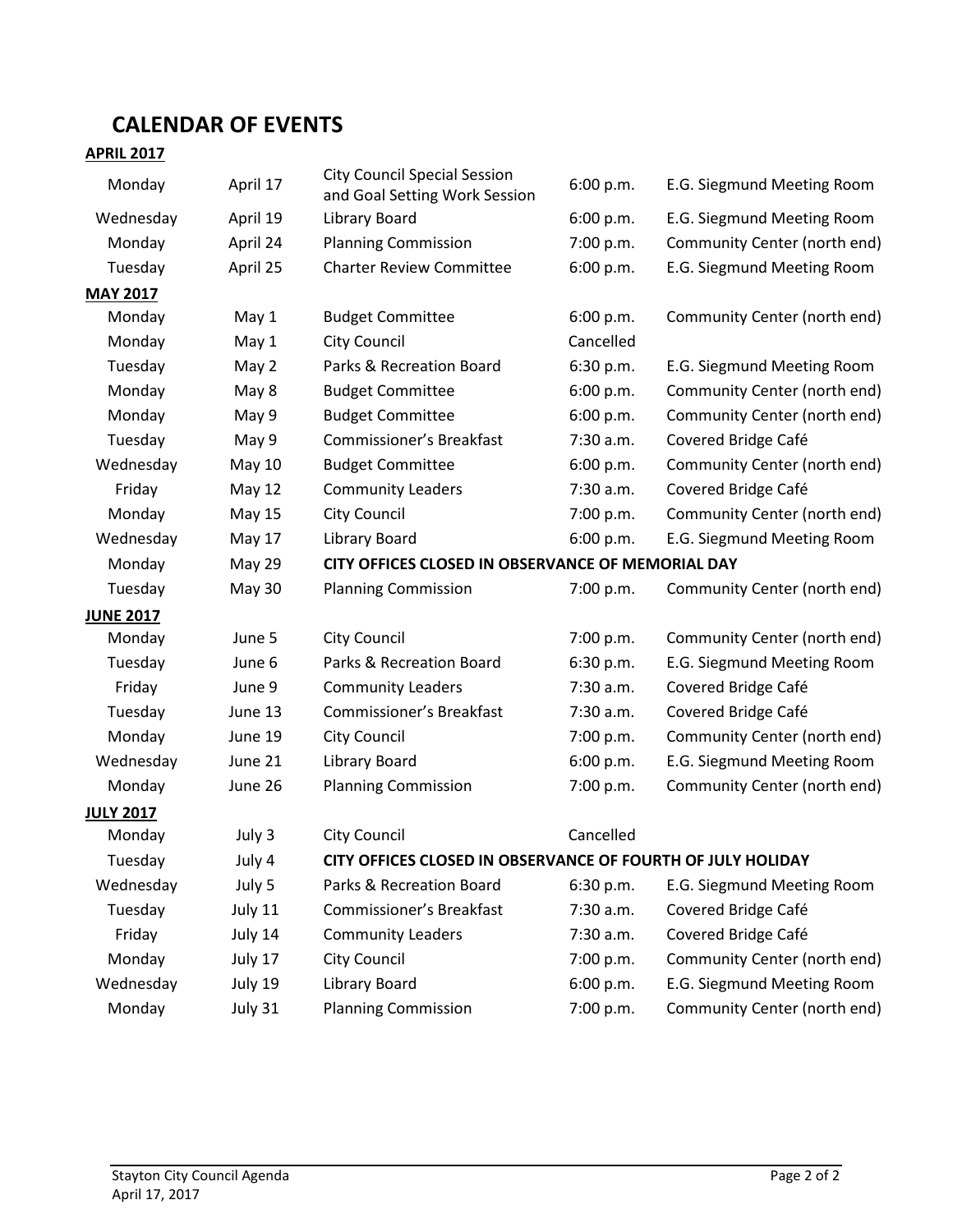#### **City of Stayton City Council Meeting Action Minutes March 20, 2017**

#### **LOCATION:** STAYTON COMMUNITY CENTER, 400 W. VIRGINIA STREET, STAYTON

**Time Start:** 7:00 P.M. **Time End:** 7:45 P.M.

#### **COUNCIL MEETING ATTENDANCE LOG**

| <b>COUNCIL</b>                           | <b>STAYTON STAFF</b>                              |  |
|------------------------------------------|---------------------------------------------------|--|
| <b>Mayor Henry Porter</b>                | Alissa Angelo, Deputy City Recorder               |  |
| <b>Councilor Priscilla Glidewell</b>     | Keith Campbell, City Administrator                |  |
| <b>Councilor Mark Kronquist</b>          | Dan Fleishman, Director of Planning & Development |  |
| <b>Councilor Jennifer Niegel</b>         | Lance Ludwick, Public Works Director              |  |
| <b>Councilor Brian Quigley (excused)</b> | Janna Moser, Library Director                     |  |
| Councilor Joe Usselman (excused)         | Rich Sebens, Chief of Police                      |  |
|                                          | David Rhoten, City Attorney                       |  |

| <b>AGENDA</b>                                                         | <b>ACTIONS</b>                                                                                                                                                                                                                                        |  |
|-----------------------------------------------------------------------|-------------------------------------------------------------------------------------------------------------------------------------------------------------------------------------------------------------------------------------------------------|--|
| <b>REGULAR MEETING</b>                                                |                                                                                                                                                                                                                                                       |  |
| <b>Announcements</b>                                                  |                                                                                                                                                                                                                                                       |  |
| a. Additions to the Agenda                                            | None.                                                                                                                                                                                                                                                 |  |
| b. Declaration of Ex Parte Contacts, Conflict of Interest, Bias, etc. | None.                                                                                                                                                                                                                                                 |  |
|                                                                       |                                                                                                                                                                                                                                                       |  |
| <b>Presentations / Comments from the Public</b>                       |                                                                                                                                                                                                                                                       |  |
| Mike Mannix, Pool Patron<br>$a_{-}$                                   | Spoke in support of the City resuming<br>management of the Pool.                                                                                                                                                                                      |  |
| b. Jim Kingsbury, Pool Patron                                         | Recognized and spoke in support of Billie Maurer<br>for her work at the Pool and with Santiam Youth<br>Sports, as well as the Red Cross Award she and<br>other lifeguards were receiving for their life saving<br>efforts at the pool in summer 2016. |  |
| c. Wayne Houghtaling, Pool Patron                                     | Spoke in support of the City resuming<br>management of the Pool.                                                                                                                                                                                      |  |
| d. Annette Gap, Pool Patron                                           | Spoke in support of the City resuming<br>management of the Pool.                                                                                                                                                                                      |  |
| e. Steve Frank                                                        | Spoke in support of continuing the contract with<br>the YMCA.                                                                                                                                                                                         |  |
| <b>Consent Agenda</b>                                                 |                                                                                                                                                                                                                                                       |  |
| March 6, 2017 City Council Minutes<br>a.                              | Motion from Councilor Kronquist, seconded by<br>Councilor Niegel, to accept the consent agenda as<br>presented. Motion passed 3:0.                                                                                                                    |  |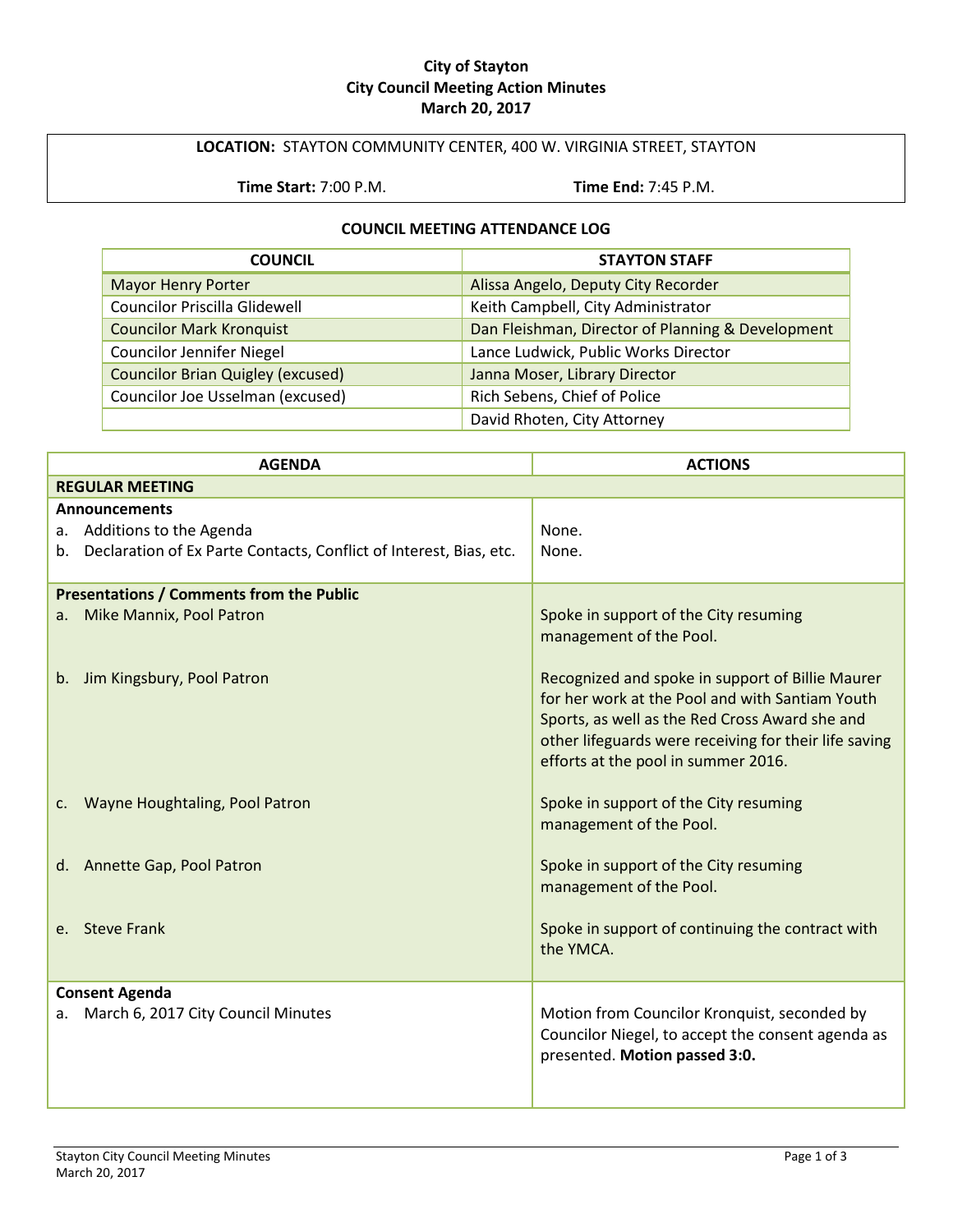| <b>Business from the City Administrator</b>                                                                                 |                                                                                                                                                                                                                 |  |
|-----------------------------------------------------------------------------------------------------------------------------|-----------------------------------------------------------------------------------------------------------------------------------------------------------------------------------------------------------------|--|
| Santiam Family Memorial Pool Update                                                                                         | Mr. Campbell provided an update on the Stayton<br>Family Memorial Pool. The City will be moving<br>forward with the transition of management of the<br>Pool effective July 1st.                                 |  |
| <b>Public Hearing</b>                                                                                                       | None.                                                                                                                                                                                                           |  |
| <b>Unfinished Business</b>                                                                                                  | None.                                                                                                                                                                                                           |  |
| <b>New Business</b><br><b>Award of Contract for Marion Street Improvement Project</b><br>Staff Report - Lance Ludwick<br>а. | Mr. Ludwick reviewed his staff report.                                                                                                                                                                          |  |
| b. Council Deliberation                                                                                                     | Council discussion on the bidding process.                                                                                                                                                                      |  |
| <b>Council Decision</b><br>C.                                                                                               | Motion from Councilor Niegel, seconded by<br>Councilor Kronquist, to award the contract for the<br>Marion Street Improvement project to Pacific<br>Excavation in the amount of \$498,442. Motion<br>passed 3:0. |  |
| <b>Stayton Police Cadet Program</b>                                                                                         |                                                                                                                                                                                                                 |  |
| a. Staff Report - Chief Rich Sebens                                                                                         | Chief Sebens spoke about the Stayton Police Cadet<br>Program reimplementation.                                                                                                                                  |  |
| <b>Staff / Commission Reports</b>                                                                                           |                                                                                                                                                                                                                 |  |
| Finance Department Report - Cindy Chauran & Elizabeth Baldwin                                                               |                                                                                                                                                                                                                 |  |
| February 2017 Monthly Finance Department Report<br>а. –                                                                     | Brief discussion among Council regarding monthly<br>delinquent notices and status of utility billing<br>changes.                                                                                                |  |
| <b>Police Chief's Report - Chief Rich Sebens</b>                                                                            |                                                                                                                                                                                                                 |  |
| February 2017 Statistical Report<br>а. –                                                                                    | Discussion of Reserve hours and how the Police<br>Department recruits for new reserve officers.                                                                                                                 |  |
| <b>Public Works Director's Report - Lance Ludwick</b><br>a. February 2017 Operating Report                                  | No further discussion.                                                                                                                                                                                          |  |
| Planning & Development Director's Report - Dan Fleishman<br>b. February 2017 Activities Report                              | Mr. Fleishman provided a brief update on the<br>Planning Commission. Also discussion of the<br>August eclipse.                                                                                                  |  |
| Library Director's Report - Janna Moser<br>c. February 2017 Activities                                                      | Ms. Moser invited everyone to the author visit this<br>Thursday night at the Library.                                                                                                                           |  |
| Presentations / Comments From the Public                                                                                    | No further discussion.                                                                                                                                                                                          |  |
| <b>Business from the Mayor</b>                                                                                              |                                                                                                                                                                                                                 |  |
| a. Reappointment                                                                                                            | Councilor Niegel, seconded by Councilor Kronquist<br>to ratify the reappointment of Wendy Nau to the<br>Police Advisory Commission. Motion passed 3:0.                                                          |  |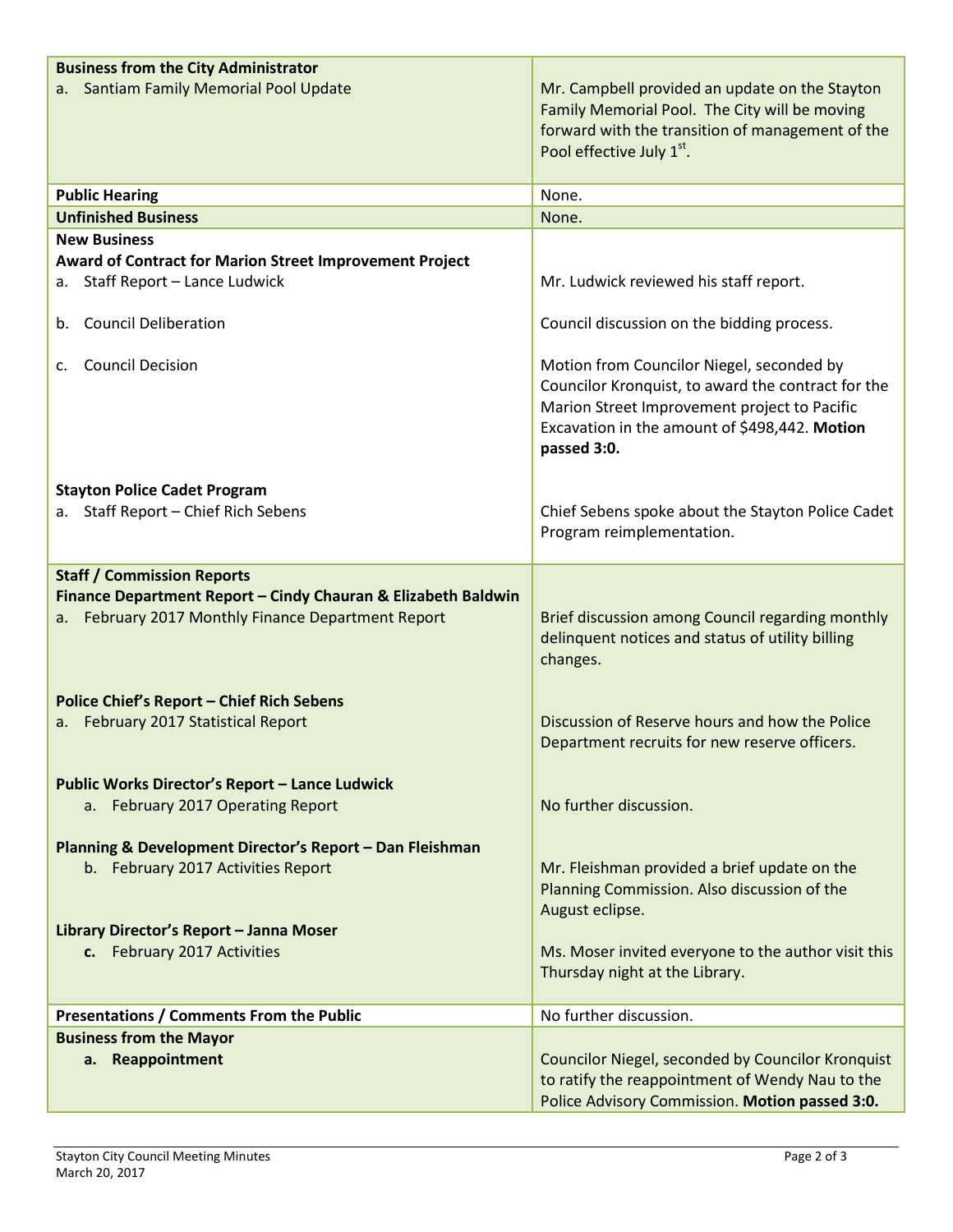| <b>Business from the Council</b>                                | None.                                                                                                                                             |  |
|-----------------------------------------------------------------|---------------------------------------------------------------------------------------------------------------------------------------------------|--|
| <b>Business from City Administrator</b>                         | The second City Council Goal Setting Work Session<br>has been scheduled for April 17 <sup>th</sup> at 6:00 p.m. at<br>the Stayton Public Library. |  |
| Future Agenda Items - Monday, April 3, 2017                     |                                                                                                                                                   |  |
| Presentation of OAWU Best Surface Water Award<br>a <sub>1</sub> |                                                                                                                                                   |  |
| 2017 Annual OLCC Renewals<br>$h_{-}$                            |                                                                                                                                                   |  |
| <b>Utility Billing Municipal Code</b><br>c.                     |                                                                                                                                                   |  |
| <b>Stayton City Council Goals</b><br>d.                         |                                                                                                                                                   |  |
| <b>Housing Advisory Committee</b><br>e.                         |                                                                                                                                                   |  |

APPROVED BY THE STAYTON CITY COUNCIL THIS  $17<sup>TH</sup>$  DAY OF APRIL 2017, BY A  $\_\_\_\_\$  VOTE OF THE STAYTON CITY COUNCIL.

| Date:<br><u> 1986 - Johann Harry Harry Harry Harry Harry Harry Harry Harry Harry Harry Harry Harry Harry Harry Harry Harry</u> | Bv:     | <u> 1989 - Johann Stein, mars an deutscher Stein († 1989)</u> |  |
|--------------------------------------------------------------------------------------------------------------------------------|---------|---------------------------------------------------------------|--|
|                                                                                                                                |         | Henry A. Porter, Mayor                                        |  |
| Date:                                                                                                                          | Attest: |                                                               |  |
|                                                                                                                                |         | Keith D. Campbell, City Administrator                         |  |
| Date:                                                                                                                          |         |                                                               |  |
|                                                                                                                                |         | Altera Auguste, Deutscher Otto Deseudeur                      |  |

Alissa Angelo, Deputy City Recorder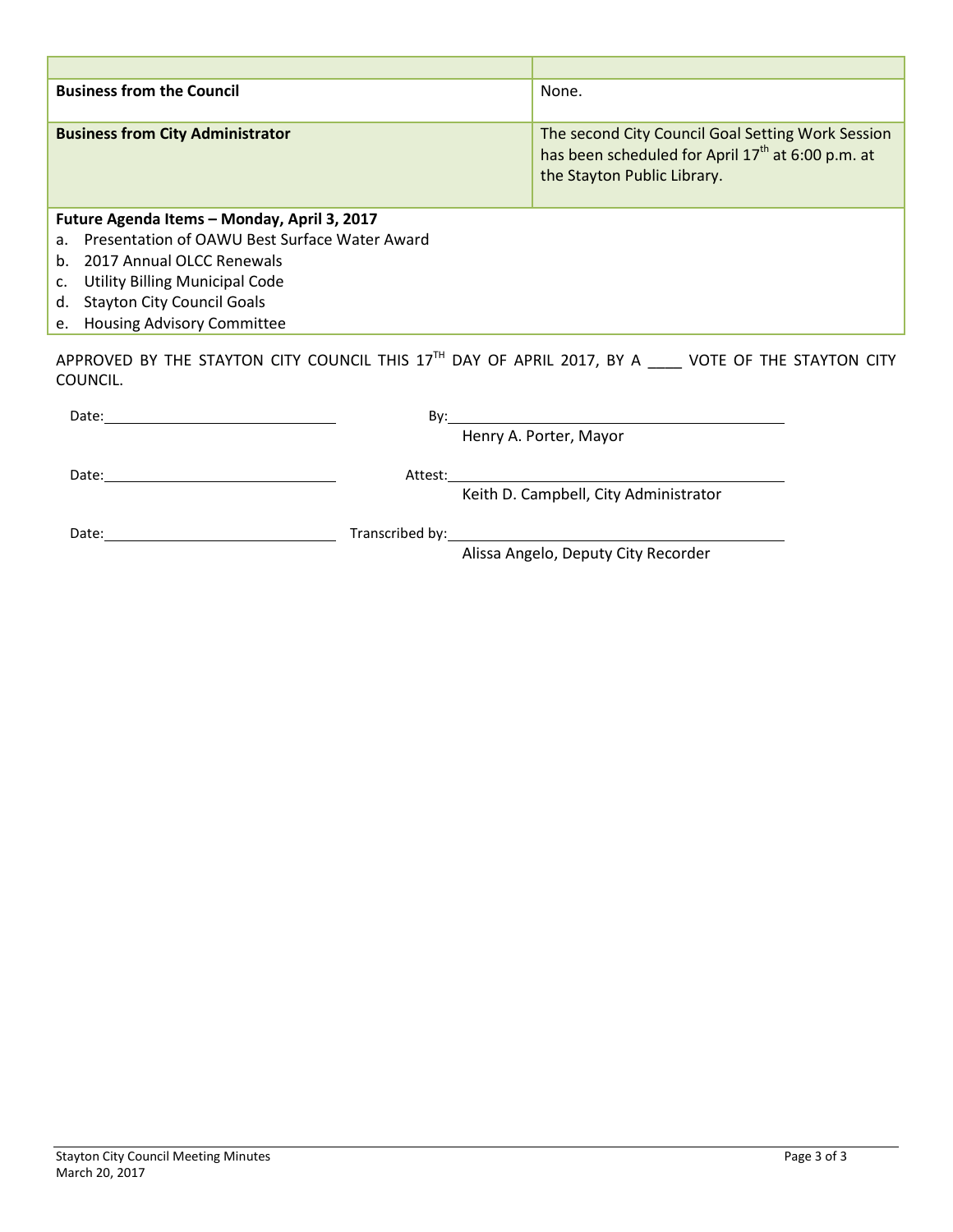#### **City of Stayton City Council Meeting Action Minutes April 3, 2017**

#### **LOCATION:** STAYTON COMMUNITY CENTER, 400 W. VIRGINIA STREET, STAYTON

**Time Start:** 7:00 P.M. **Time End:** 7:55 P.M.

#### **COUNCIL MEETING ATTENDANCE LOG**

| <b>COUNCIL</b>                       | <b>STAYTON STAFF</b>                              |  |
|--------------------------------------|---------------------------------------------------|--|
| <b>Mayor Henry Porter</b>            | Alissa Angelo, Deputy City Recorder               |  |
| <b>Councilor Priscilla Glidewell</b> | Keith Campbell, City Administrator                |  |
| <b>Councilor Mark Kronquist</b>      | Dan Fleishman, Director of Planning & Development |  |
| Councilor Jennifer Niegel (excused)  | Lance Ludwick, Public Works Director              |  |
| <b>Councilor Brian Quigley</b>       | Janna Moser, Library Director                     |  |
| Councilor Joe Usselman (excused)     | Rich Sebens, Chief of Police                      |  |
|                                      | Andy Parks, Interim Financial Consultant          |  |

|                       | <b>AGENDA</b>                                                                                                  | <b>ACTIONS</b>                                                                                                                                                                          |  |
|-----------------------|----------------------------------------------------------------------------------------------------------------|-----------------------------------------------------------------------------------------------------------------------------------------------------------------------------------------|--|
|                       | <b>REGULAR MEETING</b>                                                                                         |                                                                                                                                                                                         |  |
|                       | <b>Announcements</b>                                                                                           |                                                                                                                                                                                         |  |
|                       | a. Additions to the Agenda                                                                                     | None.                                                                                                                                                                                   |  |
|                       | b. Declaration of Ex Parte Contacts, Conflict of Interest, Bias, etc.                                          | None.                                                                                                                                                                                   |  |
|                       | <b>Presentations / Comments from the Public</b>                                                                |                                                                                                                                                                                         |  |
|                       | a. Presentation of the Best Surface Water of the Year for 2017 by<br>the Oregon Association of Water Utilities | The City and Public Works employees Mark Flande,<br>Kendall Smith, Michael Bradley, and Tom Etzel<br>were on hand to receive the award for Best<br>Surface Water of the Year from OAWU. |  |
|                       | b. Holli Thomas, President/CEO of the Stayton/Sublimity<br><b>Chamber of Commerce</b>                          | Ms. Thomas spoke about her background and<br>goals for the Stayton/Sublimity Chamber of<br>Commerce.                                                                                    |  |
|                       | c. City of Stayton Audit Presentation by Brad Bingenheimer, CPA<br>from Boldt, Carlisle + Smith                | Mr. Bingenheimer reviewed the City's 2015-2016<br>fiscal year Audit.                                                                                                                    |  |
|                       | <b>Consent Agenda</b>                                                                                          |                                                                                                                                                                                         |  |
| а.                    | March 20, 2017 City Council Minutes                                                                            | Consent Agenda item A was pulled due to                                                                                                                                                 |  |
|                       | b. 2017 Annual OLCC Renewals                                                                                   | Councilor Quigley's abstention on this matter as he<br>was not in attendance at the March 20, 2017<br>meeting.                                                                          |  |
|                       |                                                                                                                | Motion from Councilor Kronquist, seconded by<br>Councilor Quigley, to accept the consent agenda<br>item B, as presented. Motion passed 3:0.                                             |  |
| <b>Public Hearing</b> |                                                                                                                | None.                                                                                                                                                                                   |  |
|                       | <b>Unfinished Business</b>                                                                                     | None.                                                                                                                                                                                   |  |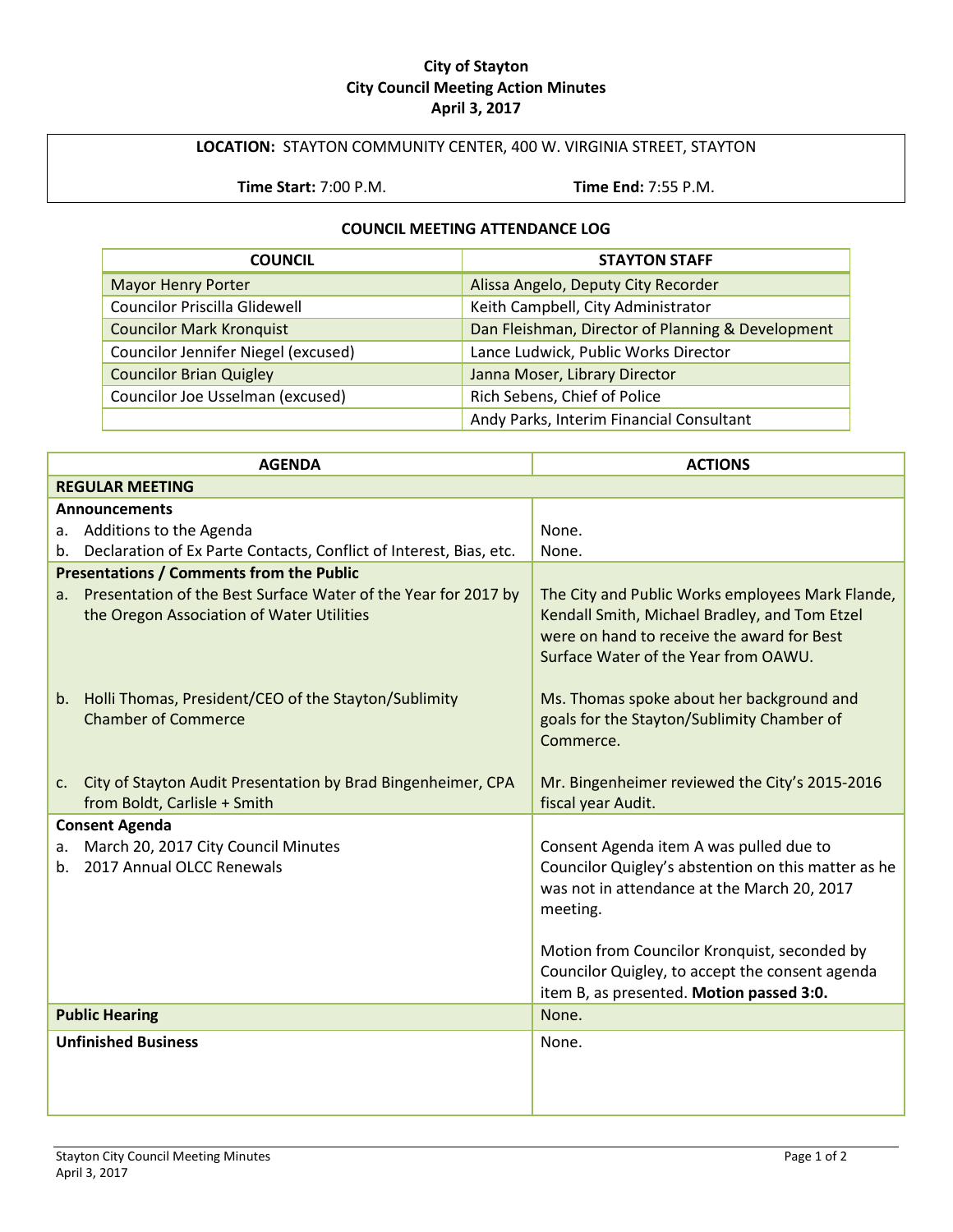| <b>New Business</b><br><b>Utility Billing Update</b>                                                                                                                                                                       |                                                                                                                                                                                                                                                                                                                                                                                                                                                                                      |  |
|----------------------------------------------------------------------------------------------------------------------------------------------------------------------------------------------------------------------------|--------------------------------------------------------------------------------------------------------------------------------------------------------------------------------------------------------------------------------------------------------------------------------------------------------------------------------------------------------------------------------------------------------------------------------------------------------------------------------------|--|
| a. Verbal Staff Report - Andy Parks                                                                                                                                                                                        | Mr. Parks provided an update on the transition of<br>utility billing to Bend Mailing and the change to<br><b>Express Payment Services.</b>                                                                                                                                                                                                                                                                                                                                           |  |
| <b>Staff / Commission Reports</b>                                                                                                                                                                                          | None.                                                                                                                                                                                                                                                                                                                                                                                                                                                                                |  |
| <b>Presentations / Comments From the Public</b>                                                                                                                                                                            | No further discussion.                                                                                                                                                                                                                                                                                                                                                                                                                                                               |  |
| <b>Business from the City Administrator</b>                                                                                                                                                                                | Mr. Campbell spoke about the upcoming Council<br>meeting and Goal Setting Session on April 17 <sup>th</sup> at<br>the Library at 6:00 p.m.<br>There will be three town hall meetings in April to<br>discuss the State of Our Streets. These will be held<br>as follows at the Stayton Public Library:<br>April 18 at 6:30 p.m.<br>April 19 at 1:00 p.m.<br>April 22 at 10:00 a.m.<br>Mr. Campbell offered additional commendation to<br>the Public Works department on receiving the |  |
|                                                                                                                                                                                                                            | OAWU award.                                                                                                                                                                                                                                                                                                                                                                                                                                                                          |  |
| <b>Business from the Mayor</b><br>Appointment of Lauren Mulligan to the Library Board<br>a.<br>Reappointment of Luke Cranston to the Budget Committee<br>b.<br>Appointment of Heidi Hazel to the Planning Commission<br>c. | Motion from Councilor Kronquist, seconded by<br>Councilor Quigley, to ratify the Mayor's<br>appointment of Lauren Mulligan to the Library<br>Board and Heidi Hazel to the Planning<br>Commission, and reappointment of Luke Cranston<br>to the Budget Committee. Motion passed 3:0.                                                                                                                                                                                                  |  |
| <b>Business from the Council</b>                                                                                                                                                                                           | Councilor Glidewell inquired as how the Council<br>can spread word about the upcoming election. Mr.<br>Campbell stated as representatives of the City we<br>can only educate, but not promote regarding the<br>election.                                                                                                                                                                                                                                                             |  |
| Future Agenda Items - Monday, April 17, 2017                                                                                                                                                                               |                                                                                                                                                                                                                                                                                                                                                                                                                                                                                      |  |
| Council Meeting will be held at the Stayton Public Library at 6:00 p.m.                                                                                                                                                    |                                                                                                                                                                                                                                                                                                                                                                                                                                                                                      |  |
| Council Regular Session to consider Consent Agenda items and Committee Appointments<br>a.                                                                                                                                  |                                                                                                                                                                                                                                                                                                                                                                                                                                                                                      |  |
| Continuation of the Council Goal Setting Work Session<br>b.                                                                                                                                                                |                                                                                                                                                                                                                                                                                                                                                                                                                                                                                      |  |

APPROVED BY THE STAYTON CITY COUNCIL THIS  $17<sup>TH</sup>$  DAY OF APRIL 2017, BY A  $\_\_\_\_\$  VOTE OF THE STAYTON CITY COUNCIL.

| Date:                                                                                                                                                                                                                          | Bv:     |                                       |
|--------------------------------------------------------------------------------------------------------------------------------------------------------------------------------------------------------------------------------|---------|---------------------------------------|
|                                                                                                                                                                                                                                |         | Henry A. Porter, Mayor                |
| Date:                                                                                                                                                                                                                          | Attest: |                                       |
|                                                                                                                                                                                                                                |         | Keith D. Campbell, City Administrator |
| Date: the contract of the contract of the contract of the contract of the contract of the contract of the contract of the contract of the contract of the contract of the contract of the contract of the contract of the cont |         |                                       |
|                                                                                                                                                                                                                                |         | Alissa Angelo, Deputy City Recorder   |
|                                                                                                                                                                                                                                |         |                                       |